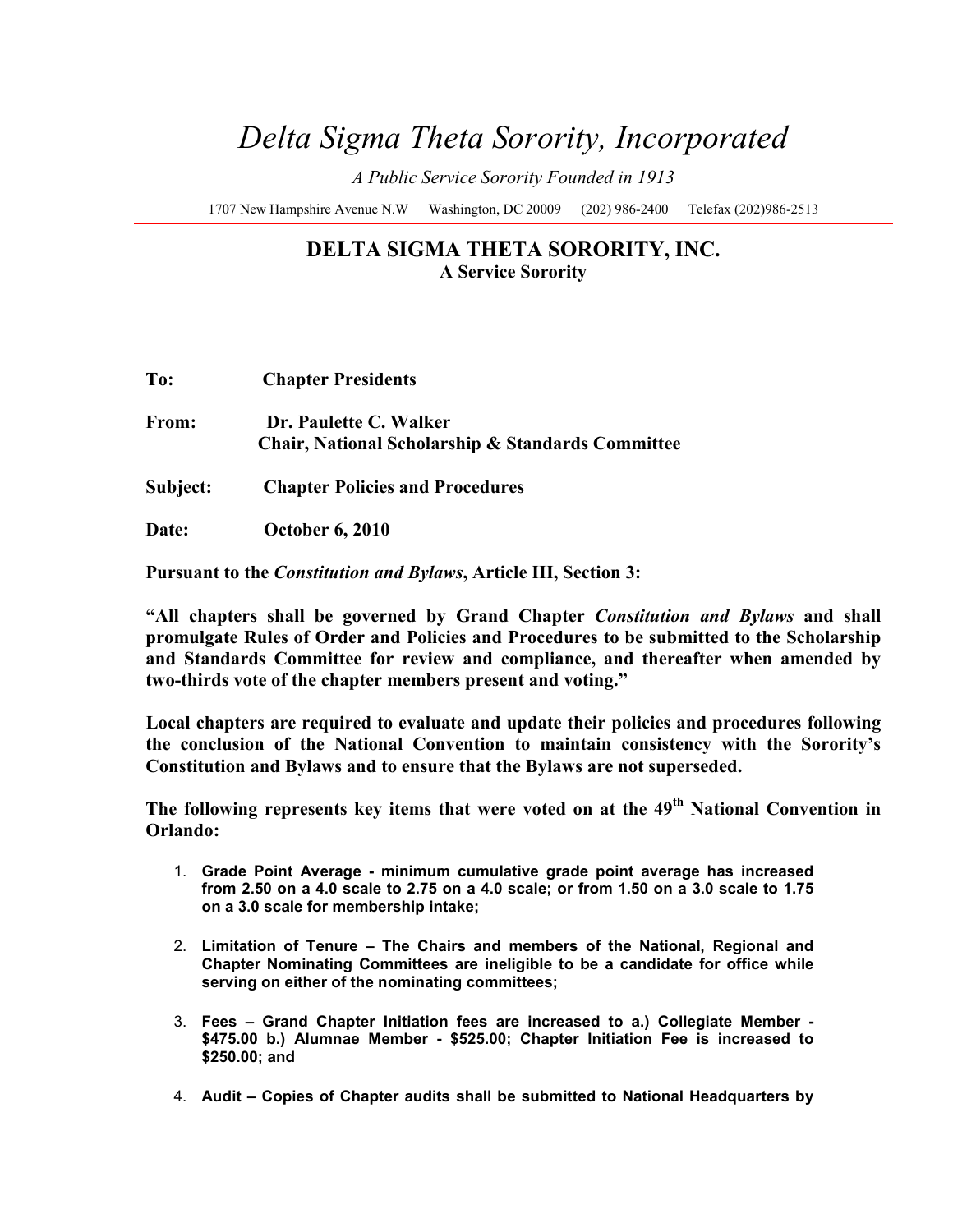**August 31;**

**There were amendments voted on at the 50th National Convention in New Orleans and chapters are required to update their policies and procedures accordingly. We also encourage chapters to consider any additional revisions to be incorporated into your document at this time. Please review your documents to ensure consistency with the National Constitution and Bylaws.**

**The updated Policies and Procedures must be submitted to your region's representative to the National Scholarship & Standards Committee by November 30, 2010. Should you have any questions, contact your representative. Good luck in your chapter endeavors!** 

## **National Scholarship and Standards Committee**

# **HOT OFF THE PRESS!!!!**

#### **MEMBERSHIP INTAKE**

#### **Membership Intake Preparatory Step 1 – Chapter Preparation**

Chapter votes on whether to proceed with Membership Intake. **(NEW)** Chapters are required to issue a 10-day notification to its members when voting to conduct Membership Intake.

**(NEW) The motion to conduct membership intake must now pass by two-thirds (2/3) vote of those present and voting.**

#### **Membership Intake Preparatory Step 1 – Chapter Preparation**

#### **Minerva Circle is elected (1 Day)**

The Minerva Circle is a special committee elected to implement Membership Intake.

**(NEW)** The Nine Jewels of the Minerva Circle shall be elected as a group. The Leader of the Minerva Circle, Convener of the Odyssey Experience, and the Keeper of the Muses and Graces are the only positions elected by position in accordance with the Chapter's Policies and Procedures and/or the Administrative Procedures for Membership Intake. Chapters shall elect the nine jewels as a group and eliminate voting by position.